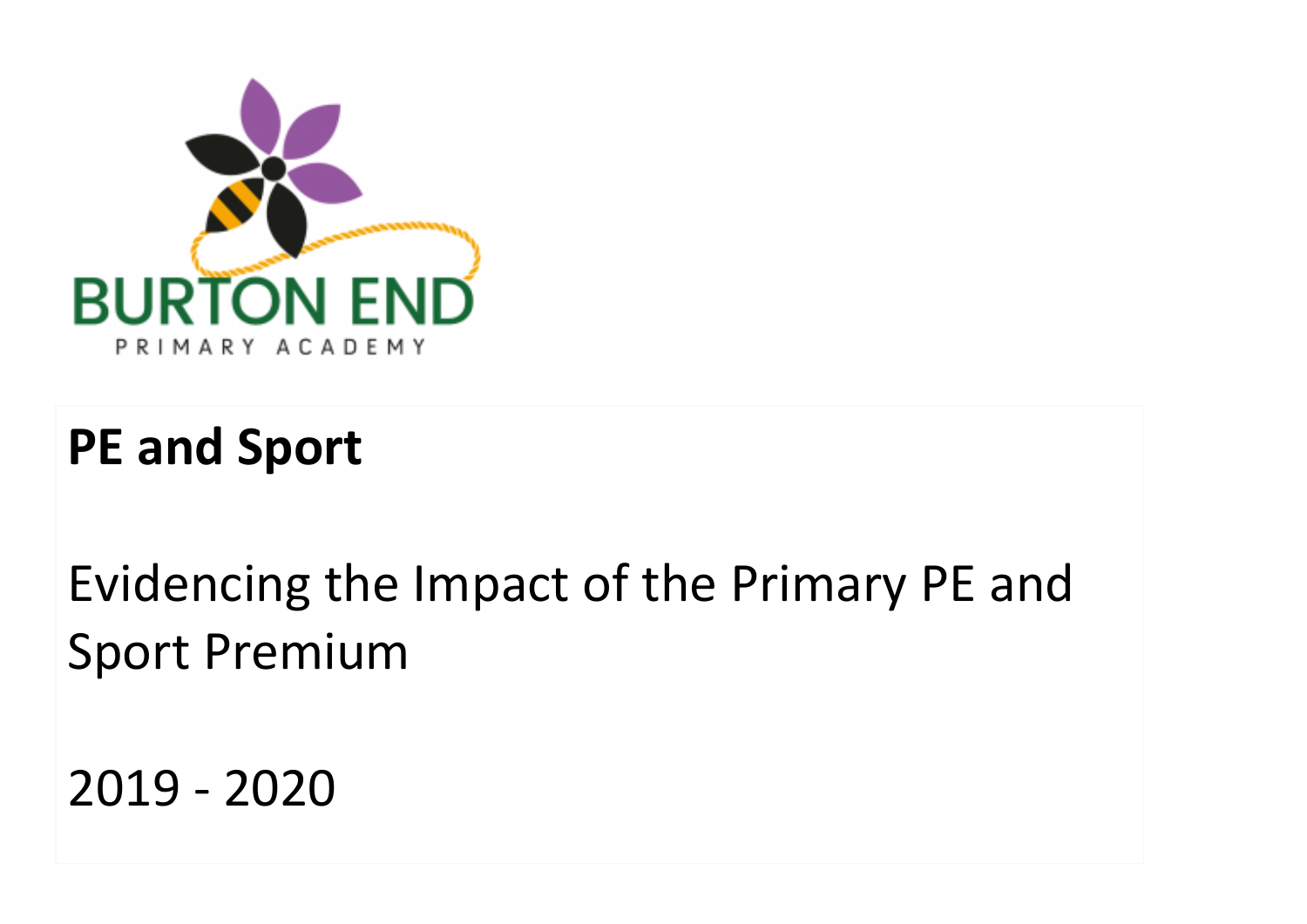| <b>Physical Education Curriculum Statement</b>                                                                                                      |                                                                                                |  |  |  |  |
|-----------------------------------------------------------------------------------------------------------------------------------------------------|------------------------------------------------------------------------------------------------|--|--|--|--|
| All subjects in our curriculum are designed to drive the following key areas:                                                                       | The following core concepts underpin the teaching of physical education:                       |  |  |  |  |
| Knowledge of the world<br>Increase subject vocabulary<br>Develop curiosity and enhance critical thinking skills<br>Build aspirations for the future | Physical development<br><b>Emotional development</b><br>Social development<br>Cognitive growth |  |  |  |  |

We follow a broad and balanced physical education curriculum which underpins the key learning intentions of the curriculum. Our long-term vision is to provide high-quality teaching so that very child can find enjoyment and a life-long appreciation of health and fitness. We seek to inspire our students through exposure to a vast variety of physical activities, developing personal drive and supporting future sporting achievements. Our physical education curriculum is designed for pupil engagement and satisfaction whilst stimulating skills transferrable to the rest of our curriculum; physical, emotional, social and cognitive growth. We aim to supplement our curriculum teaching through specialist extra-curricular provision and participation in both inter and intra-school events.

We use a variety of resources to support teacher knowledge and improve lessons:

- The use of 'The PE Hub' curriculum for consistent and effective teaching
- Specialist coaching and instruction from experienced practitioners
- Targeted assessment tracking systems
- Unity Trust Atlas shared drive
- Curriculum visions
- Skills progression through effective differentiation (Space, Time, Task, Equipment, People, Pedagogy STTEPP)

| Meeting national curriculum requirements for swimming and water safety                                                                     | Please complete all of the below: |
|--------------------------------------------------------------------------------------------------------------------------------------------|-----------------------------------|
| What percentage of our current Year 6 cohort of children can swim 25m or more?                                                             | 83.78%                            |
| What percentage of our current Year 6 cohort of children can swim a range of strokes confidently (breaststroke, freestyle,<br>backstroke)? | 86.49 %                           |
| What percentage of our current Year 6 cohort perform safe self-rescue in different water-based situations?                                 | 89.19 %                           |

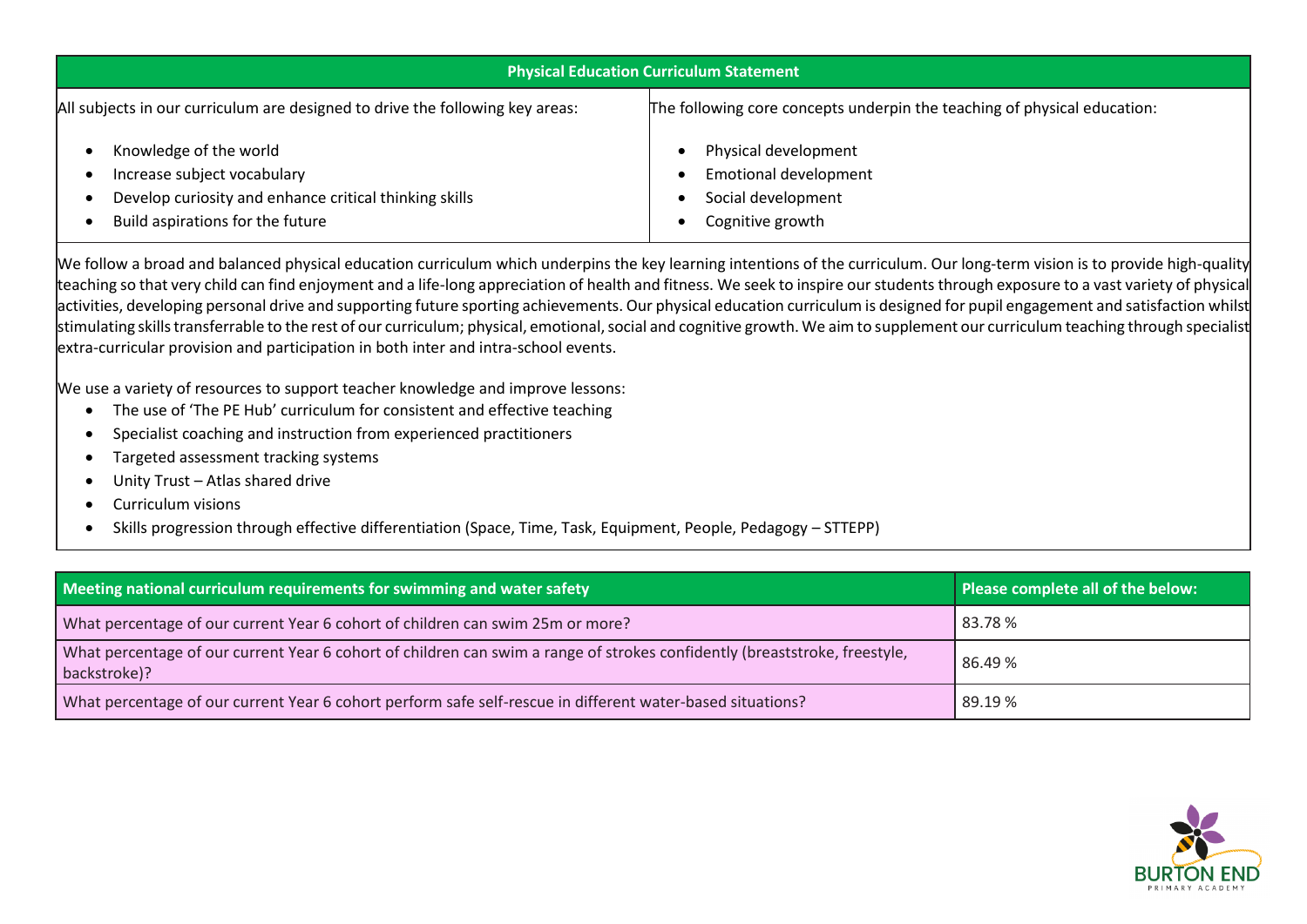| Key achievements to date:                                                                                                                                                                                                                                                                                                                                                                                                                                                                                                                                                                                                                                                                                                                                                                                                                                                                                                                                                                                                                                                                                                                                                                                                                                                                                                                                                                                                                                                                                                       | Areas for further improvement and baseline evidence of need:                                                                                                                                                                                                                                                                                                                                                                                                                                                                                                                                                                                                                                                                                                                                                                                                                                                                                                                                                                                                                                                             |
|---------------------------------------------------------------------------------------------------------------------------------------------------------------------------------------------------------------------------------------------------------------------------------------------------------------------------------------------------------------------------------------------------------------------------------------------------------------------------------------------------------------------------------------------------------------------------------------------------------------------------------------------------------------------------------------------------------------------------------------------------------------------------------------------------------------------------------------------------------------------------------------------------------------------------------------------------------------------------------------------------------------------------------------------------------------------------------------------------------------------------------------------------------------------------------------------------------------------------------------------------------------------------------------------------------------------------------------------------------------------------------------------------------------------------------------------------------------------------------------------------------------------------------|--------------------------------------------------------------------------------------------------------------------------------------------------------------------------------------------------------------------------------------------------------------------------------------------------------------------------------------------------------------------------------------------------------------------------------------------------------------------------------------------------------------------------------------------------------------------------------------------------------------------------------------------------------------------------------------------------------------------------------------------------------------------------------------------------------------------------------------------------------------------------------------------------------------------------------------------------------------------------------------------------------------------------------------------------------------------------------------------------------------------------|
| Increased participation rates in PE across the school through the introduction of<br>further extra-curricular activities.<br>Increased participation rates, including a broader range of children, in extra-<br>curricular competitions through the School Games.<br>Revitalised curriculum teaching to ensure consistency and the development of<br>key skills across year groups.<br>Introduction of new, unfamiliar sports to the school.<br>Celebration of successes through reward.<br>Achievement of silver award from the school's partnership with One Life<br>Suffolk.<br>Replenishment of sports equipment throughout each year of the funding to<br>maximise our curriculum and extra-curricular teaching.<br>Maintained and extended relationships with sports coaches to impact on skill<br>development and extra-curricular activities.<br>Re-deployed the school's approach to sports days with skills workshops<br>involving sports coaches.<br>Introduction of a sports coach as a play leader to impact on physical activity in<br>the school and support lunchtime behaviour.<br>Purchased spare PE kit within the school to maximise percentage of children<br>taking part in curriculum teaching.<br>Redesign of the school's playground provision, including a contribution towards<br>permanent playground materials and the introduction of school sports leaders.<br>Continuous provision of 'experience days' whereby the children have access to<br>famous athletes or sports workshops instructors. | Reintroduction of the daily mile in school to extend the existing culture of being<br>$\bullet$<br>physically fit and healthy within the school.<br>Reimagine the school menu to aim to achieve Gold award from One Life Suffolk.<br>$\bullet$<br>Introduce termly in-school events within year groups, whereby all children have<br>the opportunity to experience competitive sports.<br>Submit an application to achieve a School Games Mark award to demonstrate<br>the progress the school is making in PE.<br>Increase the participation in both extra-curricular clubs and competitions.<br>$\bullet$<br>Provide personal development opportunities for staff in PE, particularly in<br>$\bullet$<br>dance, and improving our curriculum teaching.<br>Redevelop the school's assessment system so that it is increasingly consistent<br>$\bullet$<br>with that of the rest of the school.<br>Provide opportunities for road awareness in upper Key Stage Two.<br>$\bullet$<br>Implement strategies and measures to ensure the school's provision is moving<br>$\bullet$<br>towards sustainability in PE and Sport. |

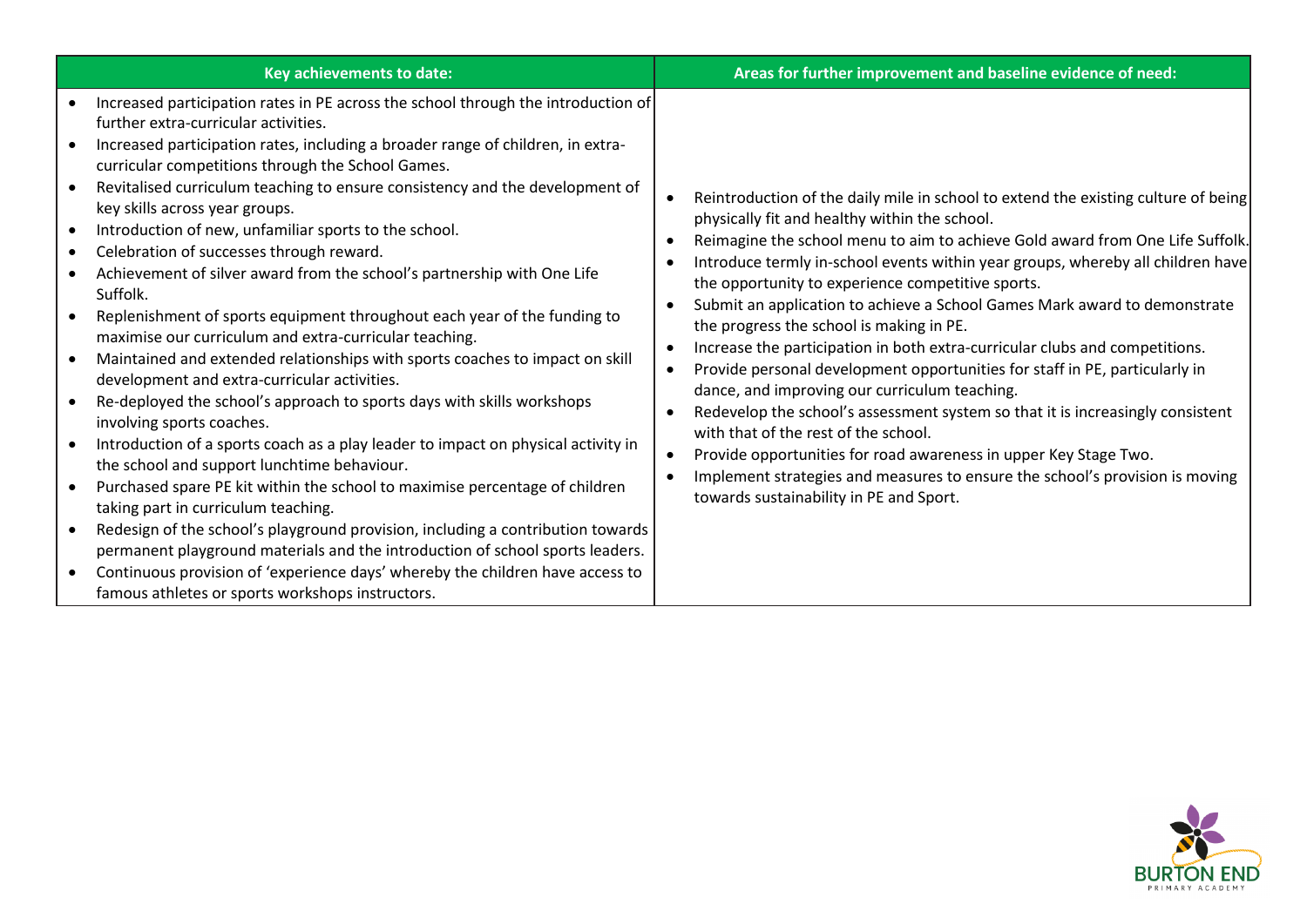|                        | <b>Action Plan and Budget Planning</b>                                                                   |                                                                                                                                                                                                                                                                                                                                                                                               |                                                                                                                                                            |                                                                                                                                                                                                                             |                                                                                                                                                                 |                                                                                                                                                                                                                                                             |                                                                                                                                                                                                                                                                                                                  |
|------------------------|----------------------------------------------------------------------------------------------------------|-----------------------------------------------------------------------------------------------------------------------------------------------------------------------------------------------------------------------------------------------------------------------------------------------------------------------------------------------------------------------------------------------|------------------------------------------------------------------------------------------------------------------------------------------------------------|-----------------------------------------------------------------------------------------------------------------------------------------------------------------------------------------------------------------------------|-----------------------------------------------------------------------------------------------------------------------------------------------------------------|-------------------------------------------------------------------------------------------------------------------------------------------------------------------------------------------------------------------------------------------------------------|------------------------------------------------------------------------------------------------------------------------------------------------------------------------------------------------------------------------------------------------------------------------------------------------------------------|
| Academic Year: 2019/20 |                                                                                                          |                                                                                                                                                                                                                                                                                                                                                                                               | Total fund allocated: £19,190                                                                                                                              |                                                                                                                                                                                                                             | <b>Date Updated: November 2019</b><br><b>Reviewed September 2020</b>                                                                                            |                                                                                                                                                                                                                                                             |                                                                                                                                                                                                                                                                                                                  |
|                        | <b>Focus:</b>                                                                                            | <b>Actions to achieve:</b>                                                                                                                                                                                                                                                                                                                                                                    | <b>Funding allocated:</b>                                                                                                                                  |                                                                                                                                                                                                                             | <b>Projected evidence and impact:</b>                                                                                                                           | <b>Sustainability and next</b><br>steps:                                                                                                                                                                                                                    | <b>Impact in response to</b><br><b>COVID 19</b>                                                                                                                                                                                                                                                                  |
|                        | Maintain and<br>improve the<br>quality of taught<br>PE sessions and<br>$extra-curricular$<br>activities. | Replenish existing PE equipment.<br>Introduce a range of playground<br>games for playground leaders.<br>Provide the necessary<br>$\bullet$<br>equipment for sports leaders to<br>run KS1 and lower KS2 activities<br>at break and lunch time.<br>Introduce new equipment for<br>new, unfamiliar sports as part of<br>the school's extra-curricular<br>activities.<br>Renewal of Commando Joe. | Purchase and<br>replenishment of PE<br>equipment: £729<br>Renewal of<br>Commando Joe<br>outdoor activities:<br>£328 (50% shared<br>with PP)<br>PE Hub £332 | Equipment is in place and<br>$\bullet$<br>year.<br>l e i<br>in lunchtime engagement<br>contributing towards<br>behaviour management.<br>Children are taking part in<br>Commando Joe activities<br>regularly and with value. | accessible for teaching staff to<br>teach high-quality PE sessions.<br>New clubs are introduced and<br>well-attended throughout the<br>Marked improvements made | Replenishment of<br>playground resources.<br>Reintroduction of sports<br>leaders.<br>Further renewal of<br>Commando Joe<br>subscriptions.<br>Increased participation<br>in new extra-curricular<br>clubs.                                                   | New summer clubs<br>could not go ahead but<br>equipment was<br>purchased to replenish<br>existing stock.<br>Further equipment<br>purchased to support<br>classes with playtime<br>equipment during<br>lockdown (key worker<br>groups) and upon<br>reintegration to school.                                       |
|                        | Continuing<br>engagement<br>within School<br>Games<br>competitions.                                      | Rental of transport (minibus) and<br>release time of drivers.<br>Regular participation in extra-<br>curricular sporting events.                                                                                                                                                                                                                                                               | Fransport costs: £250<br>Prestige Sports<br>Football Subscription:<br>£150                                                                                 | The school maintains<br>engagement in the School<br>competitions and seeks<br>further competition.                                                                                                                          | <b>Games and Prestige Sports</b><br>opportunities to participate in                                                                                             | Liaise with the School<br>Games Organiser to<br>monitor future events<br>including the distance<br>from the school.<br>The school participates<br>$\bullet$<br>in more competitions<br>and can begin an<br>application for the<br><b>School Games Mark.</b> | The School Games Mark<br>was cancelled due to the<br>cancellation of the<br>majority of Spring Term<br>and Summer Term<br>events.<br>Virtual competitions<br>were set up by the<br><b>School Games Officer</b><br>but have been<br>rescheduled with a new<br>approach towards the<br>end of Autumn Term<br>2020. |

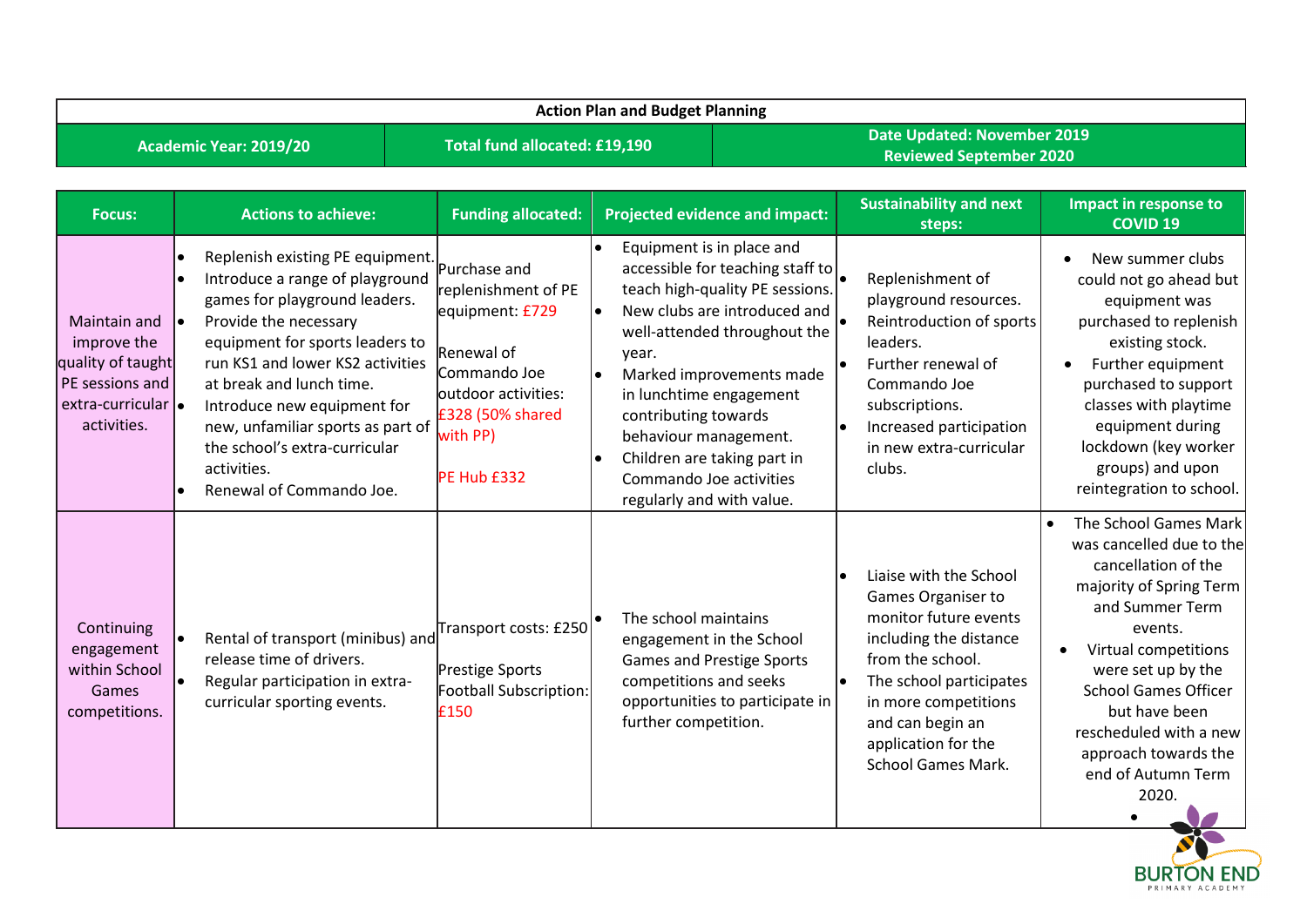| Maintain and<br>increase the<br>extra-curricular<br>provision within<br>the school.   | Maintain existing extra-curricular clubs): £4,360 to<br>links with Formation Coaching<br>and Prestige Sports<br>Development.<br>Introduce new extra-curricular<br>activities in response to pupil<br>feedback.<br>Utilise the skills of specialist<br>l•<br>coaches currently part of the<br>school outside of curriculum<br>time.                                                                                   | Formation Coaching<br>$(5 \times £35$ a week<br>Easter<br>Prestige Sports<br>Development (2 x a<br>week clubs): £540<br><b>Autumn Term</b><br>Income from these<br>clubs: £1 a session<br>from afternoon clubs<br>£2 from specialist<br>coaches £2,837 | l o<br>l e | Clubs can be planned to<br>coincide with extra-curricular<br>events, allowing for more<br>opportunity for pupil success.<br>The school is taking part in<br>more extra-curricular<br>activities.<br>More pupils are attending<br>afterschool clubs.                                               | New digital system has<br>long term aims of<br>replacing the school<br>costs for club provision<br>through increased<br>participation.<br>Clubs are embedding a<br>culture of physical<br>awareness in the school<br>whereby children are<br>actively seeking<br>opportunities to take<br>part in school sport. | The planned<br>expenditure of clubs<br>was reduced due to<br>cancellations in Spring<br>and Summer Term.<br>These projected costs<br>were added to Playpod<br>expenditure.                                                                                                                    |
|---------------------------------------------------------------------------------------|----------------------------------------------------------------------------------------------------------------------------------------------------------------------------------------------------------------------------------------------------------------------------------------------------------------------------------------------------------------------------------------------------------------------|--------------------------------------------------------------------------------------------------------------------------------------------------------------------------------------------------------------------------------------------------------|------------|---------------------------------------------------------------------------------------------------------------------------------------------------------------------------------------------------------------------------------------------------------------------------------------------------|-----------------------------------------------------------------------------------------------------------------------------------------------------------------------------------------------------------------------------------------------------------------------------------------------------------------|-----------------------------------------------------------------------------------------------------------------------------------------------------------------------------------------------------------------------------------------------------------------------------------------------|
| Formation<br>coaching<br>(lunchtime play<br>leader at £45<br>per week)                | Provide quality PE activities<br>during unstructured times for a<br>wide variety of children.<br>Work with sports leaders to<br>develop sports coaching and<br>implement multiple activities for<br>children to participate in during<br>lunchtime.                                                                                                                                                                  | Formation coaching<br>(£45 a week): £1,017<br>(Autumn / spring<br>terms)                                                                                                                                                                               | l e        | More children are active<br>during lunchtimes.<br>Number of reported<br>behaviour incidents during<br>lunchtime are reduced.                                                                                                                                                                      | Sports leaders develop<br>confidence in running<br>and leading lunchtime<br>activities independently<br>for lower year groups.                                                                                                                                                                                  | Formation coaching<br>$\bullet$<br>during lunchtimes<br>finished as a result of<br>lockdown and projected<br>expenditure contributed<br>towards the Playpod.<br>Sports Leaders began<br>$\bullet$<br>their teaching sessions<br>during lunchtimes but<br>did not continue during<br>lockdown. |
| Improve pupil<br>participation<br>rates in physical<br>activity across<br>the school. | Purchase of spare PE kit for each<br>classroom to ensure all children Purchase of spare PE<br>are taking part during curriculum kit: £250<br>PE lessons.<br>Reintroduction of the daily mile<br>$\bullet$<br>initiative, assigned with rewards<br>and whole-school celebration.<br>$\bullet$<br>Arrange for whole-school<br>experience days to introduce<br>new, exciting sports and whole-<br>school participation. | School experience<br>days: £1000<br>Contribution to<br>purchase of Playpod:<br>£8,650                                                                                                                                                                  | $\bullet$  | Physical activity levels in the<br>school will increase<br>significantly and contribute<br>towards a healthy and<br>physical culture within the<br>school.<br>All children in the class are<br>taking part in curriculum-<br>based PE and developing key<br>skills.<br>More children take part in | The daily mile is fully<br>embedded across the<br>school and can continue<br>in to the next academic<br>year.<br>Adapt existing and<br>introduce new extra-<br>curricular clubs to<br>coincide with new sports<br>brought in to the school.                                                                     | Playpod purchased as a<br>result of funds made<br>available from other<br>impacted areas.<br>School experience days<br>all took place during the<br>Autumn and Spring<br>Term.                                                                                                                |

BURTON END